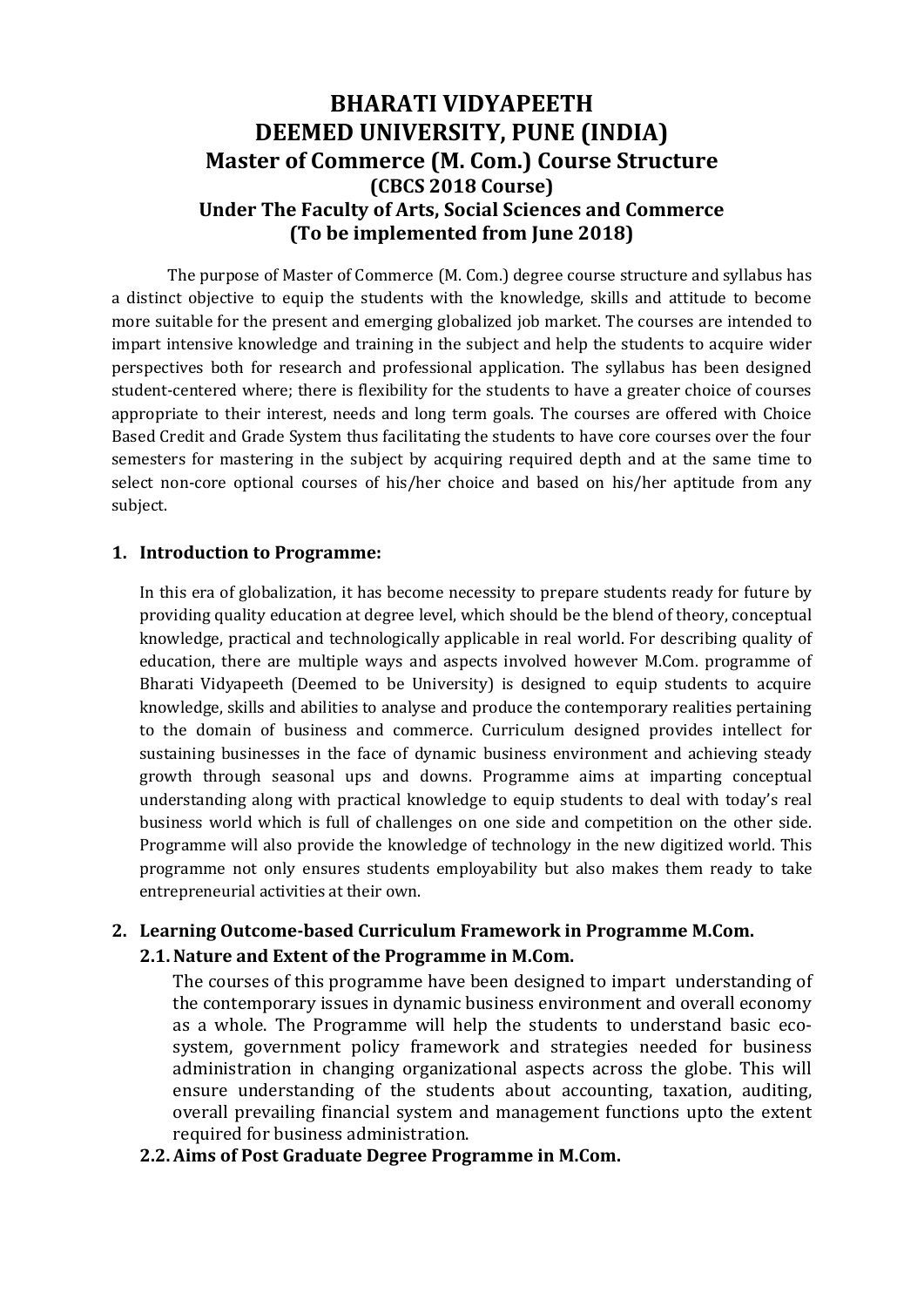- This programme will introduce the students to the knowledge and ability of understanding the business environment and its dynamic, complex structure and interlinkages with other elements of the society. It will help students to develop ability and competency required for problem-solving and decision making approach towards real life business situations.
- This degree programme will nurture an attitude and character that will help students emerge as responsible and technologically efficient leader not only ensuring employability but also the business owners.

## **3. Graduate Attributes in M.Com.**

After completing this programme, the students will be able to prepare a mindset by developing following attributes, qualities and skills:

## **Disciplinary Knowledge**:

The curriculum of M.Com. course exposes the students to understand the knowledge of accounting, taxation, auditing, cost and management accounting, finance, principles of management, marketing, economics, international economics, corporate and business laws, etc. The students will understand use of theoretical knowledge for handling issues in the dynamic business environment and will also help businesses to find solutions thereof.

## **Critical Thinking**:

The graduates of this programme will be trained to develop skills needed for critical thinking and applying them for problem-solving. Students shall understand the ways that will help them to deal with real life situations through business case-studies. Programme wil help students to build ability to think critically and analyse complex business issues and problems,

## **Communication Skills**:

The teaching learning pedagogies used in the programme make the students capable enough to deliver and communicate information effectively with a mark.

## **Cooperation/Team Work:**

The curriculum also inculcates in the young minds the qualities of teamwork, cooperation and solidarity which can be seen as a vision of the current business world though full of competition. The courses included in the programme teach the students to cultivate such characteristics keeping the larger societal goal in mind.

## **Research Related Skills:**

The curriculum planning of M.Com. programme not only fills into the students the skillset and competence required to maintain the national standards but also makes them competent enough to be capable of understanding international frameworks keeping in view research aspects in consideration. The courses make them understand the need of the current business world and make them capable to look at various aspects from global perspective.

## **Moral and Ethical Awareness:**

The courses also involve training the students to check unethical practices, mis representation and manipulation of information in order to avoid problems arising in day to day business activities.

## **Lifelong Learning**:

This course broadens the horizons of the students by making them understand the intricacies of the business world and overall the economics of the country as well as the world. This learning makes them intrusive to raise concerns and act accordingly. The curriculum is designed in such a way that the students are driven to develop an attitude of life-long learning.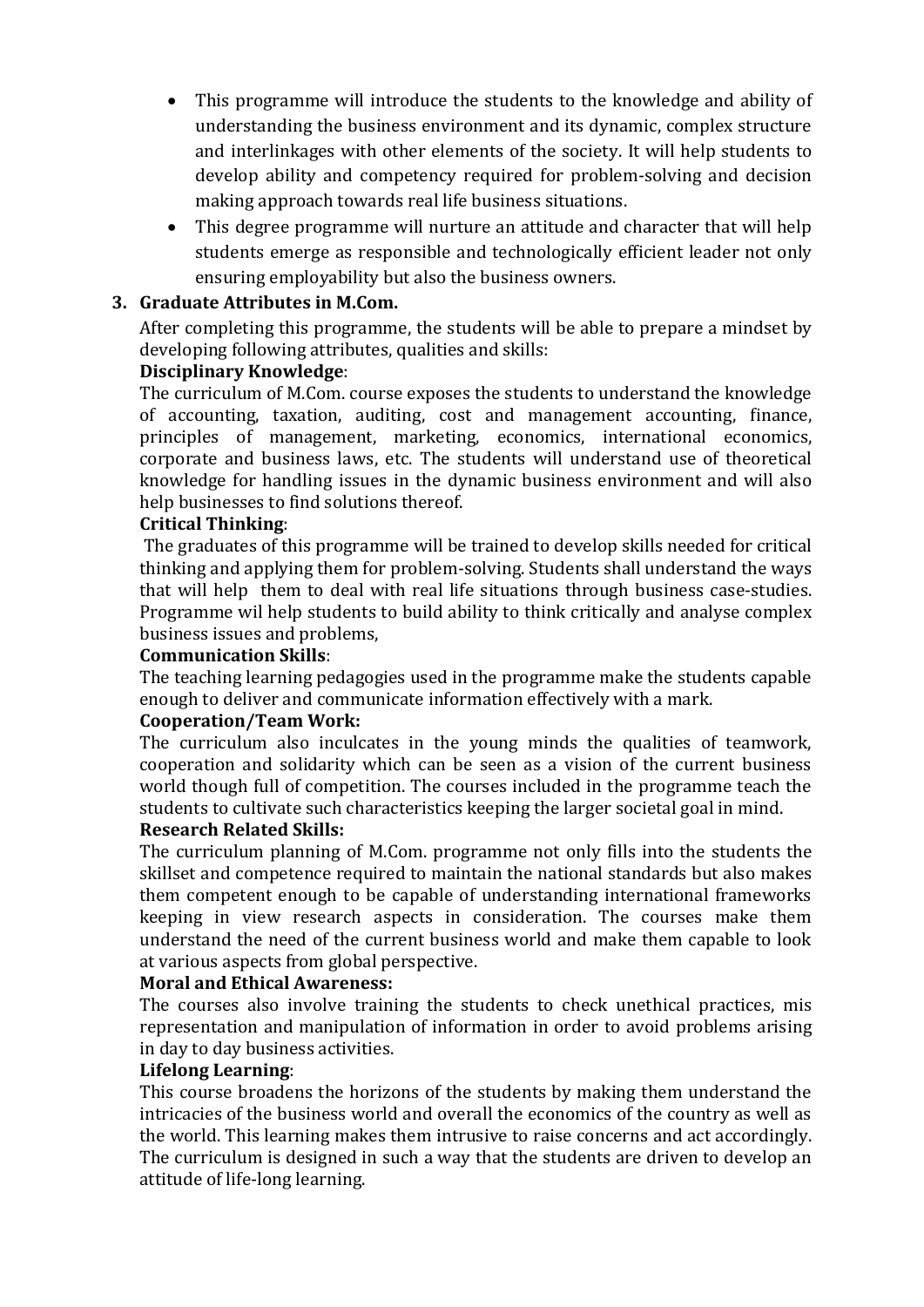## **Information/Digital literacy:**

This programme enables the students to be technologically updated as it has courses like computerized accounting system, computer applications etc. which not only make them work using software but also makes them independent enough in this world of digitization. In all the courses, wherever applicable and possible, components related to technological changes have been incorporated which not only makes them digitally literate but also makes them aware of various cyber-crimes and how to take precautionary measures.

## **Multicultural Competence:**

The courses of this programme give a global perspective to the students such that they will be able to integrate national values and beliefs with international culture and competence. Reflective Thinking This programme enables the student to analyse the situation objectively and give effective arguments and judgments on the basis of the analysis being done. This programme teaches the student how to move sequentially in order to solve a problem effectively.

## **Scientific reasoning**:

This programme enables the students to think of a given problem or situation from different perspectives like economic, financial, social, national, global etc. and broadens the horizon of their thought processes. It not only helps the students add dimensions to its decision making but also in reaching to inclusive conclusions.

## **4. Qualification Descriptors for Graduates M.Com.**

As commerce is considered as an area where we tend to study different aspects that impact the business world like social, political, legal, economic, etc., the qualification descriptors for a M.Com. programme include the following:

- demonstration of deeper understanding of business world both from theoretical and practical perspective
- application of knowledge to comprehend the dynamism of the corporate world and its impact on the economy from various perspectives.
- demonstration of comprehensive knowledge of various procedures and the procedural glitches that can affect the working of an organization.
- application of one's disciplinary knowledge pertaining to theories and principles to find solution to problems of business world.
- conversance with working on qualitative as well as quantitative data, along with working on some software in order to familiarize them with the interpretations of results and coming to sound conclusions through critical judgments.
- demonstration of multidisciplinary approach towards commerce as it originates from the discipline of economics, politics, law, mathematics, etc.
- comprehensive knowledge about current topics and the scholarly research pertaining to chosen areas, also techniques and skills required to comprehend the contemporary issues.

## 5. **Programme Learning Outcomes for M.Com.**

M.Com. programme aims to equip students with the knowledge, skills and attitude to meet the challenges of the modern-day business organizations. The curriculum of M.Com. degree provides a carefully selected subject combination of Accounting, Economics, Finance, Management, Tax, Marketing and Corporate Law and other business-related subjects. The programme aims to nurture the students in intellectual,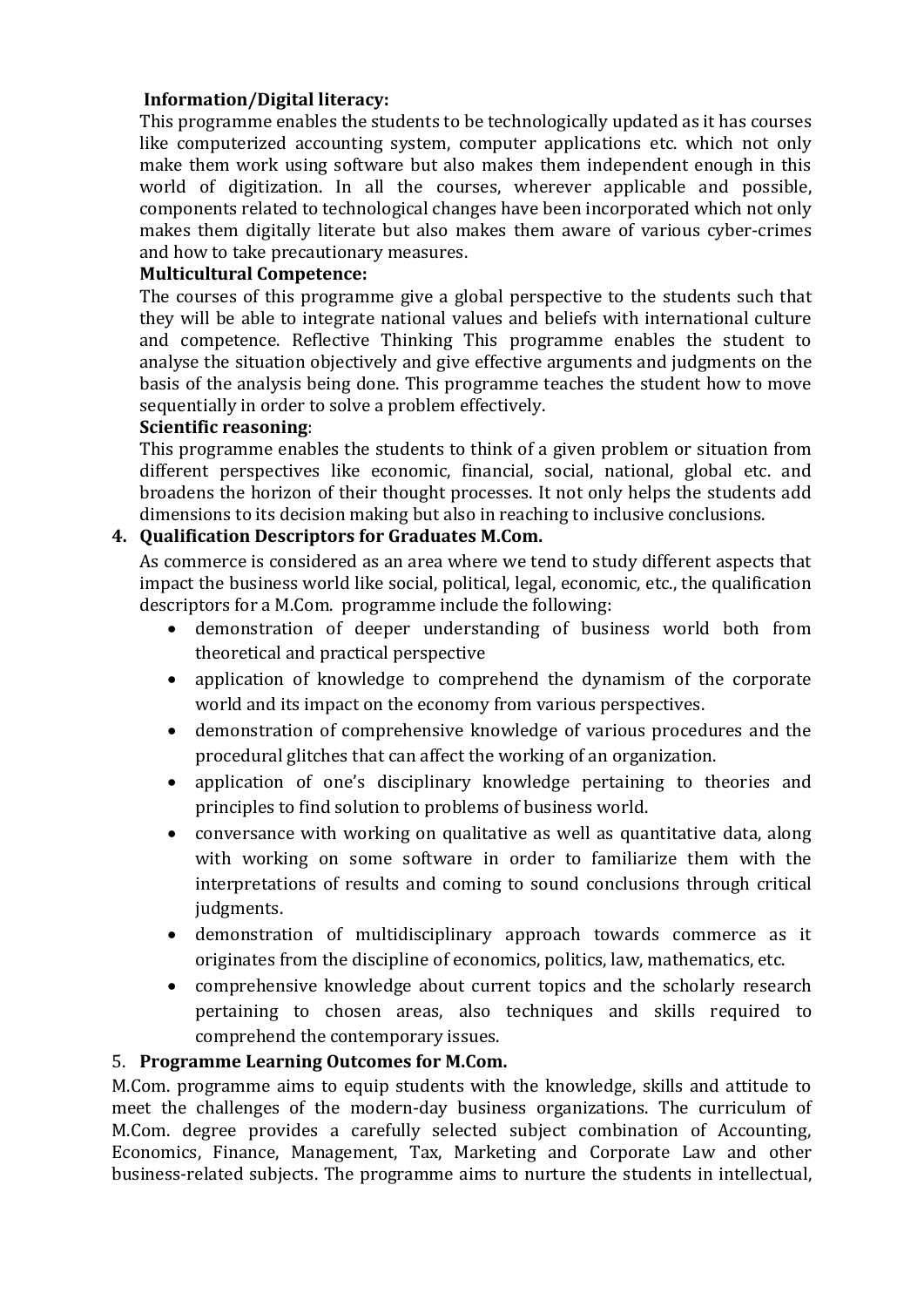personal, interpersonal and social skills with a focus on Holistic Education and development to make informed and ethical decisions and equips graduates with the skills required to lead management position. This programme brings out reflective and scientific thinking in the students which makes them inquisitive and curious to get deep insights of the business world and tackle the complex situations with much knowledge and wisdom.

## 6. **Eligibility for Admission:**

A candidate who has passed the B. Com. or B.B.A. of this University or any other recognized university or any graduate of this or any other recognized university shall be permitted to take admission to the M. Com. degree course of this University.

### **7. Intake Capacity:**

The intake capacity for the course will be 60 students every year.

#### **8. Course Structure:**

The M. Com. Degree course will be of two year duration consisting of four semesters and of minimum 70 credits as below:

| Sr. | Semester           | <b>Total Credits</b> |
|-----|--------------------|----------------------|
|     | Semester I         | 16                   |
|     | Semester II        | 18                   |
|     | Semester III       | 18                   |
|     | Semester IV        | 18                   |
|     | <b>Grand Total</b> |                      |

In each Semester, there will be four papers of 100 marks each out of which 40 marks will be for Internal Assessment (attendance, home assignments, class tests, long term papers, classroom presentations) and 60 marks for University Examination. Thus M. Com. Degree examination, four Semesters shall be of 1600 marks and of minimum 70 credits altogether. The following shall be the course structure.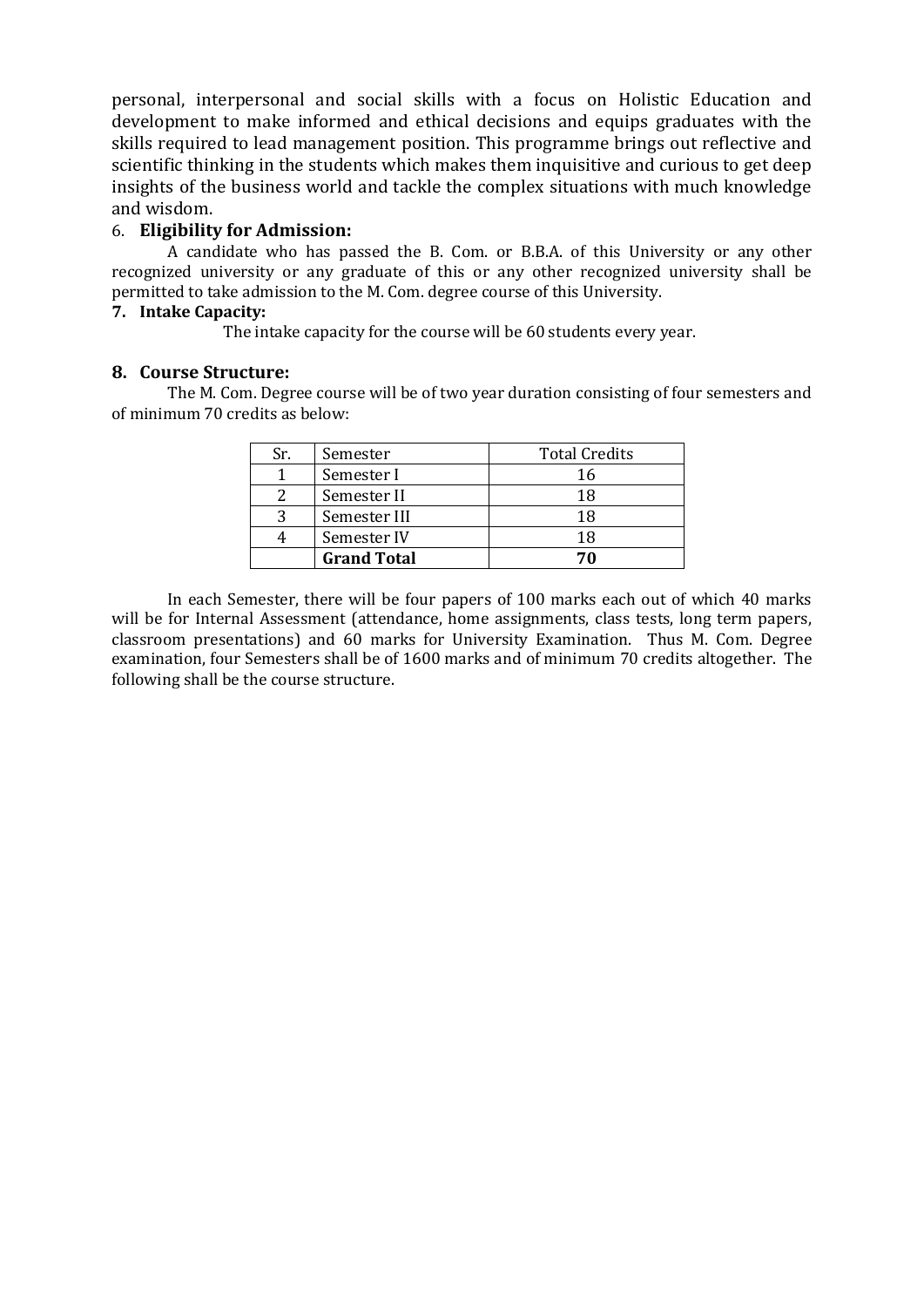### **Semester I**

| <b>Semester</b>                | <b>Subject</b>   | Course              | <b>Title</b><br>of<br>the                          | Hrs/ | <b>Credit</b> | Exam.        |    | <b>Maximum Marks</b> |       |
|--------------------------------|------------------|---------------------|----------------------------------------------------|------|---------------|--------------|----|----------------------|-------|
|                                | <b>Type</b>      | Code                | Paper                                              | Week |               | <b>Hours</b> | IA | Uni.<br>Exam         | Total |
|                                | Core             | <b>PGCOM</b><br>101 | <b>Business</b><br>Finance-I                       | 04   | 04            | 03           | 40 | 60                   | 100   |
|                                | Compul-<br>sory  | <b>PGCOM</b><br>102 | Management<br>Concepts<br>$\&$                     | 04   | 04            | 03           | 40 | 60                   | 100   |
|                                |                  |                     | Organisational<br>Behaviour-I                      |      |               |              |    |                      |       |
|                                |                  |                     | To choose any one Group of the following:          |      |               |              |    |                      |       |
|                                |                  | <b>Group A</b>      |                                                    |      |               |              |    |                      |       |
|                                |                  | <b>PGCOM</b><br>103 | Advanced<br>Accounting-I                           | 04   | 04            | 03           | 40 | 60                   | 100   |
|                                | Core<br>Elective | <b>PGCOM</b><br>104 | Advanced<br>Accounting-II                          | 04   | 04            | 03           | 40 | 60                   | 100   |
|                                |                  | <b>Group B</b>      |                                                    |      |               |              |    |                      |       |
|                                |                  | PGCOM<br>105        | Marketing-I                                        | 04   | 04            | 03           | 40 | 60                   | 100   |
| <b>Semester</b><br>$\mathbf I$ |                  | <b>PGCOM</b><br>106 | Marketing-II                                       | 04   | 04            | 03           | 40 | 60                   | 100   |
|                                |                  | <b>Group C</b>      |                                                    |      |               |              |    |                      |       |
|                                |                  | <b>PGCOM</b><br>107 | <b>Business</b><br>Administration-                 | 04   | 04            | 03           | 40 | 60                   | 100   |
|                                |                  | <b>PGCOM</b><br>108 | <b>Business</b><br>Administration-<br>$\mathbf{I}$ | 04   | 04            | 03           | 40 | 60                   | 100   |
|                                |                  | <b>Group D</b>      |                                                    |      |               |              |    |                      |       |
|                                |                  | <b>PGCOM</b><br>109 | Advanced Cost<br>Accounting-I                      | 04   | 04            | 03           | 40 | 60                   | 100   |
|                                |                  | <b>PGCOM</b><br>110 | Advanced Cost<br>Accounting-II                     | 04   | 04            | 03           | 40 | 60                   | 100   |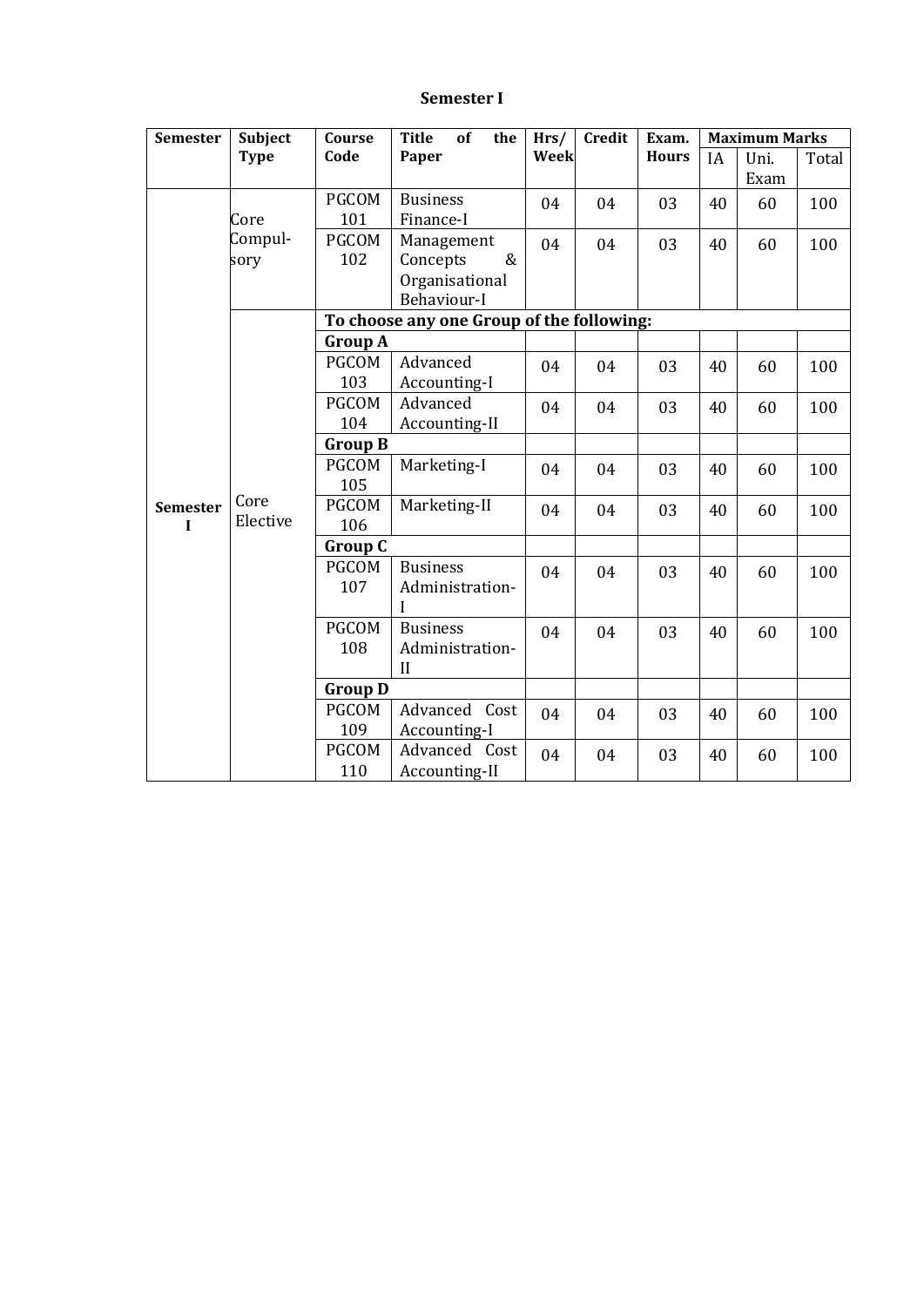### **Semester II**

| <b>Semester</b> | <b>Subject</b> | Course              | <b>Title</b><br><b>of</b><br>the                                     | Hrs/ | Credit | Exam.        |    | <b>Maximum Marks</b> |       |
|-----------------|----------------|---------------------|----------------------------------------------------------------------|------|--------|--------------|----|----------------------|-------|
|                 | <b>Type</b>    | Code                | Paper                                                                | Week |        | <b>Hours</b> | IA | Uni.                 | Total |
|                 |                |                     |                                                                      |      |        |              |    | Exam                 |       |
|                 |                | <b>PGCOM</b>        | <b>Business</b>                                                      | 04   | 04     | 03           | 40 | 60                   | 100   |
|                 | Core           | 201                 | Finance-II                                                           |      |        |              |    |                      |       |
|                 | Compul         | <b>PGCOM</b>        | Management                                                           | 04   | 04     | 03           | 40 | 60                   | 100   |
|                 | sory           | 202                 | Concepts<br>&                                                        |      |        |              |    |                      |       |
|                 |                |                     | Organisational                                                       |      |        |              |    |                      |       |
|                 |                |                     | Behaviour-II                                                         |      |        |              |    |                      |       |
|                 |                |                     | To choose any one Group of the following:                            |      |        |              |    |                      |       |
|                 |                | <b>Group A</b>      |                                                                      |      |        |              |    |                      |       |
|                 |                | <b>PGCOM</b>        | Advanced                                                             | 04   | 04     | 03           | 40 | 60                   | 100   |
|                 |                | 203                 | Accounting-III                                                       |      |        |              |    |                      |       |
|                 |                | <b>PGCOM</b>        | Advanced                                                             | 04   | 04     | 03           | 40 | 60                   | 100   |
|                 |                | 204                 | Accounting-IV                                                        |      |        |              |    |                      |       |
|                 |                | <b>Group B</b>      |                                                                      |      |        |              |    |                      |       |
|                 |                | <b>PGCOM</b>        | Marketing-III                                                        | 04   | 04     | 03           | 40 | 60                   | 100   |
|                 |                | 205                 |                                                                      |      |        |              |    |                      |       |
|                 |                | <b>PGCOM</b>        | Marketing-IV                                                         | 04   | 04     | 03           | 40 | 60                   | 100   |
|                 |                | 206                 |                                                                      |      |        |              |    |                      |       |
| <b>Semester</b> | Core           | <b>Group C</b>      |                                                                      |      |        |              |    |                      |       |
| $\mathbf{I}$    | Elective       | <b>PGCOM</b><br>207 | <b>Business</b>                                                      | 04   | 04     | 03           | 40 | 60                   | 100   |
|                 |                |                     | Administration-<br>III                                               |      |        |              |    |                      |       |
|                 |                | <b>PGCOM</b>        | <b>Business</b>                                                      |      |        |              |    |                      |       |
|                 |                | 208                 | Administration-                                                      | 04   | 04     | 03           | 40 | 60                   | 100   |
|                 |                |                     | IV                                                                   |      |        |              |    |                      |       |
|                 |                | <b>Group D</b>      |                                                                      |      |        |              |    |                      |       |
|                 |                | <b>PGCOM</b>        | Advanced Cost                                                        | 04   | 04     | 03           | 40 | 60                   | 100   |
|                 |                | 209                 | Accounting-III                                                       |      |        |              |    |                      |       |
|                 |                | <b>PGCOM</b>        | Advanced Cost                                                        | 04   | 04     | 03           | 40 | 60                   | 100   |
|                 |                | 210                 | Accounting-IV                                                        |      |        |              |    |                      |       |
|                 |                |                     | To earn extra credits a student may opt for any One of the following |      |        |              |    |                      |       |
|                 | Non-           | subjects:           |                                                                      |      |        |              |    |                      |       |
|                 | Core           | PGGEN 21            | <b>Basic</b> of                                                      | 02   | 02     | 02           | 20 | 30                   | 50    |
|                 | Optional       |                     | Information                                                          |      |        |              |    |                      |       |
|                 |                |                     | Technology                                                           |      |        |              |    |                      |       |
|                 |                | PGGEN 22            | Consumer                                                             | 02   | 02     | 02           | 20 | 30                   | 50    |
|                 |                |                     | Protection                                                           |      |        |              |    |                      |       |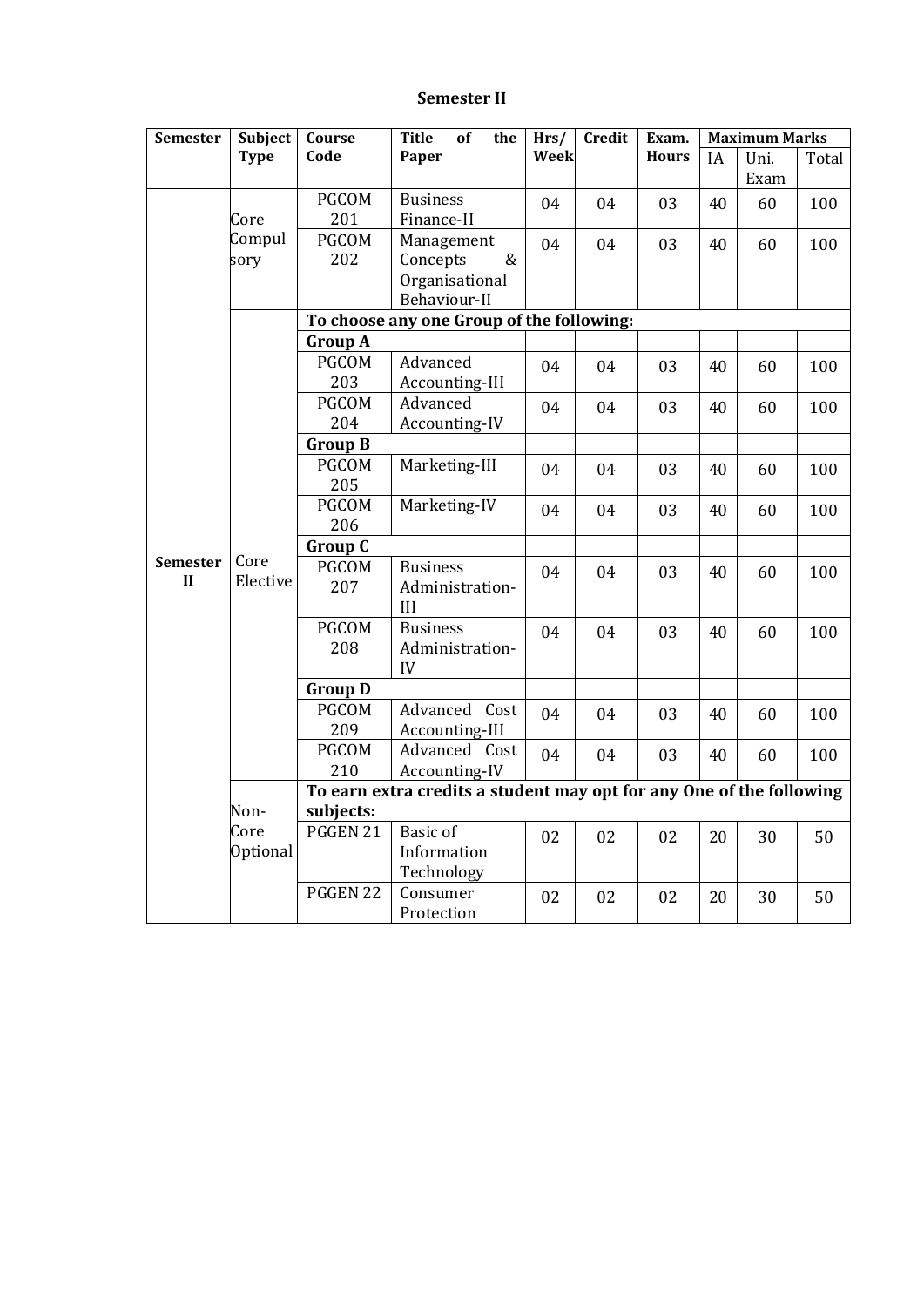### **Semester III**

| <b>Semester</b>        | Subject          | Course                                    | <b>Title</b><br>of<br>the                                                            | Hrs/ | Credit | Exam.        | <b>Maximum Marks</b> |              |       |  |  |  |
|------------------------|------------------|-------------------------------------------|--------------------------------------------------------------------------------------|------|--------|--------------|----------------------|--------------|-------|--|--|--|
|                        | <b>Type</b>      | Code                                      | Paper                                                                                | Week |        | <b>Hours</b> | IA                   | Uni.<br>Exam | Total |  |  |  |
|                        | Core             | <b>PGCOM</b><br>301                       | Management<br>Accounting -I                                                          | 04   | 04     | 03           | 40                   | 60           | 100   |  |  |  |
|                        | Compul-<br>sory  | <b>PGCOM</b><br>302                       | Research<br>Methodology-I                                                            | 04   | 04     | 03           | 40                   | 60           | 100   |  |  |  |
|                        |                  | To choose any one Group of the following: |                                                                                      |      |        |              |                      |              |       |  |  |  |
|                        |                  | <b>Group A</b>                            |                                                                                      |      |        |              |                      |              |       |  |  |  |
|                        |                  | <b>PGCOM</b><br>303                       | Advanced<br>Accounting-V                                                             | 04   | 04     | 03           | 40                   | 60           | 100   |  |  |  |
|                        |                  | <b>PGCOM</b><br>304                       | Advanced<br>Accounting-VI                                                            | 04   | 04     | 03           | 40                   | 60           | 100   |  |  |  |
|                        |                  | <b>Group B</b>                            |                                                                                      |      |        |              |                      |              |       |  |  |  |
|                        |                  | <b>PGCOM</b><br>305                       | Marketing-V                                                                          | 04   | 04     | 03           | 40                   | 60           | 100   |  |  |  |
|                        |                  | <b>PGCOM</b><br>306                       | Marketing-VI                                                                         | 04   | 04     | 03           | 40                   | 60           | 100   |  |  |  |
|                        | Core             | <b>Group C</b>                            |                                                                                      |      |        |              |                      |              |       |  |  |  |
| <b>Semester</b><br>III | Elective         | <b>PGCOM</b><br>307                       | <b>Business</b><br>Administration-<br>V                                              | 04   | 04     | 03           | 40                   | 60           | 100   |  |  |  |
|                        |                  | <b>PGCOM</b><br>308                       | <b>Business</b><br>Administration-<br>VI                                             | 04   | 04     | 03           | 40                   | 60           | 100   |  |  |  |
|                        |                  | <b>Group D</b>                            |                                                                                      |      |        |              |                      |              |       |  |  |  |
|                        |                  | <b>PGCOM</b><br>309                       | Advanced Cost<br>Accounting-V                                                        | 04   | 04     | 03           | 40                   | 60           | 100   |  |  |  |
|                        |                  | <b>PGCOM</b><br>310                       | Advanced Cost<br>Accounting-VI                                                       | 04   | 04     | 03           | 40                   | 60           | 100   |  |  |  |
|                        |                  |                                           | To earn extra credits a student may opt for any number of the<br>following subjects: |      |        |              |                      |              |       |  |  |  |
|                        | Non-             | <b>PGGEN</b><br>31                        | Fundamentals<br>of Investments                                                       | 02   | 02     | 02           | 20                   | 30           | 50    |  |  |  |
|                        | Core<br>Optional | <b>PGGEN</b><br>32                        | <b>Income Tax</b><br>Management                                                      | 02   | 02     | 02           | 20                   | 30           | 50    |  |  |  |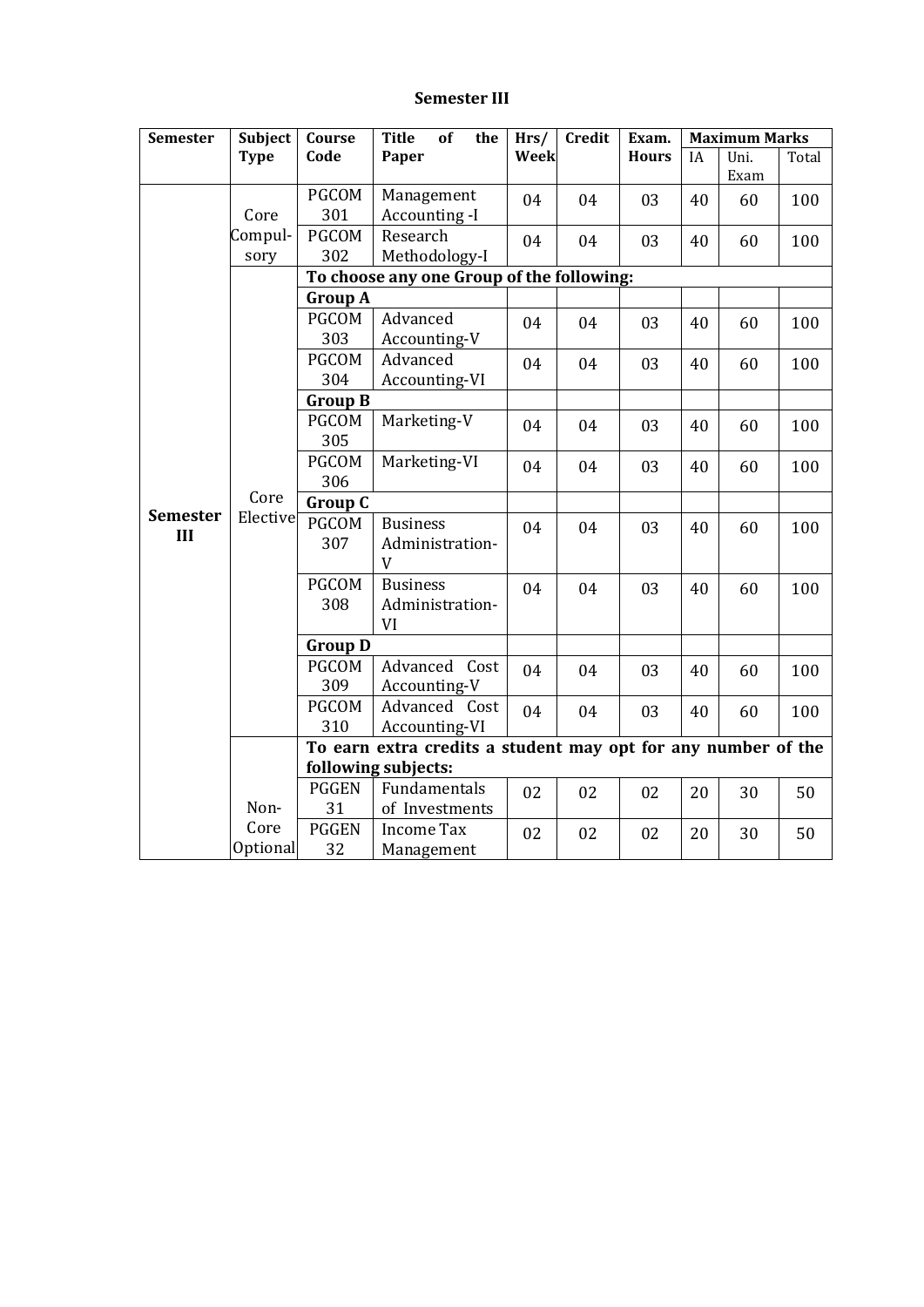#### **Semester IV**

| <b>Semester</b> | <b>Subject</b>          | Course<br>Code      | <b>Title</b><br>of<br>the                         | Hrs/<br>Week | <b>Credit</b> | Exam.        |    | <b>Maximum Marks</b> |       |
|-----------------|-------------------------|---------------------|---------------------------------------------------|--------------|---------------|--------------|----|----------------------|-------|
|                 | <b>Type</b>             |                     | Paper                                             |              |               | <b>Hours</b> | IA | Uni.<br>Exam         | Total |
|                 |                         | <b>PGCOM</b><br>401 | Management<br>Accounting -II                      | 04           | 04            | 03           | 40 | 60                   | 100   |
|                 | Core<br>Compul-<br>sory | <b>PGCOM</b><br>402 | Research<br>Methodology-II<br>(Project<br>Report) | 04           | 06            | $-$          | 40 | 60                   | 100   |
|                 |                         |                     | To choose any one Group of the following:         |              |               |              |    |                      |       |
|                 |                         | <b>Group A</b>      |                                                   |              |               |              |    |                      |       |
|                 |                         | <b>PGCOM</b><br>403 | Advanced<br>Accounting-VII                        | 04           | 04            | 03           | 40 | 60                   | 100   |
|                 | Core<br>Elective        | <b>PGCOM</b><br>404 | Advanced<br>Accounting-VIII                       | 04           | 04            | 03           | 40 | 60                   | 100   |
|                 |                         | <b>Group B</b>      |                                                   |              |               |              |    |                      |       |
|                 |                         | <b>PGCOM</b><br>405 | Marketing-VII                                     | 04           | 04            | 03           | 40 | 60                   | 100   |
| <b>Semester</b> |                         | <b>PGCOM</b><br>406 | Marketing-VIII                                    | 04           | 04            | 03           | 40 | 60                   | 100   |
| IV              |                         | <b>Group C</b>      |                                                   |              |               |              |    |                      |       |
|                 |                         | <b>PGCOM</b><br>407 | <b>Business</b><br>Administration-<br><b>VII</b>  | 04           | 04            | 03           | 40 | 60                   | 100   |
|                 |                         | <b>PGCOM</b><br>408 | <b>Business</b><br>Administration-<br><b>VIII</b> | 04           | 04            | 03           | 40 | 60                   | 100   |
|                 |                         | <b>Group D</b>      |                                                   |              |               |              |    |                      |       |
|                 |                         | <b>PGCOM</b><br>409 | Advanced Cost<br>Accounting-VII                   | 04           | 04            | 03           | 40 | 60                   | 100   |
|                 |                         | <b>PGCOM</b><br>410 | Advanced Cost<br>Accounting-VIII                  | 04           | 04            | 03           | 40 | 60                   | 100   |

#### **5. Scheme of Examination:**

The examination of regular students of M. Com. degree course of the Bharati Vidyapeeth University admitted in the academic session 2018-19 and after shall be based on-

- (a) Semester Examinations,
- (b) Continuous Assessment,
- (c) Choice Based Credit System, and
- (d) Semester Grade Point Average and Cumulative Grade Point Average System

**For each paper of 100 marks, there will be an Internal Assessment (IA) of 40 marks and the University Examination (UE) of 60 marks/3 hour's duration at the end of each semester. A candidate who will secure at least 40% of marks allotted to each paper will be given 4 credits. A candidate who does not pass the examination in any subject or subjects in one semester will be permitted to reappear in such failed subject or subjects along with the papers of following semesters.**

**The IA for each paper will be of 40 marks which will be carried out by the department during the term. The IA may be in the forms of written tests, seminars, term papers, presentations, assignments, orals or any such others. Here will be at least two types of assessments given above.**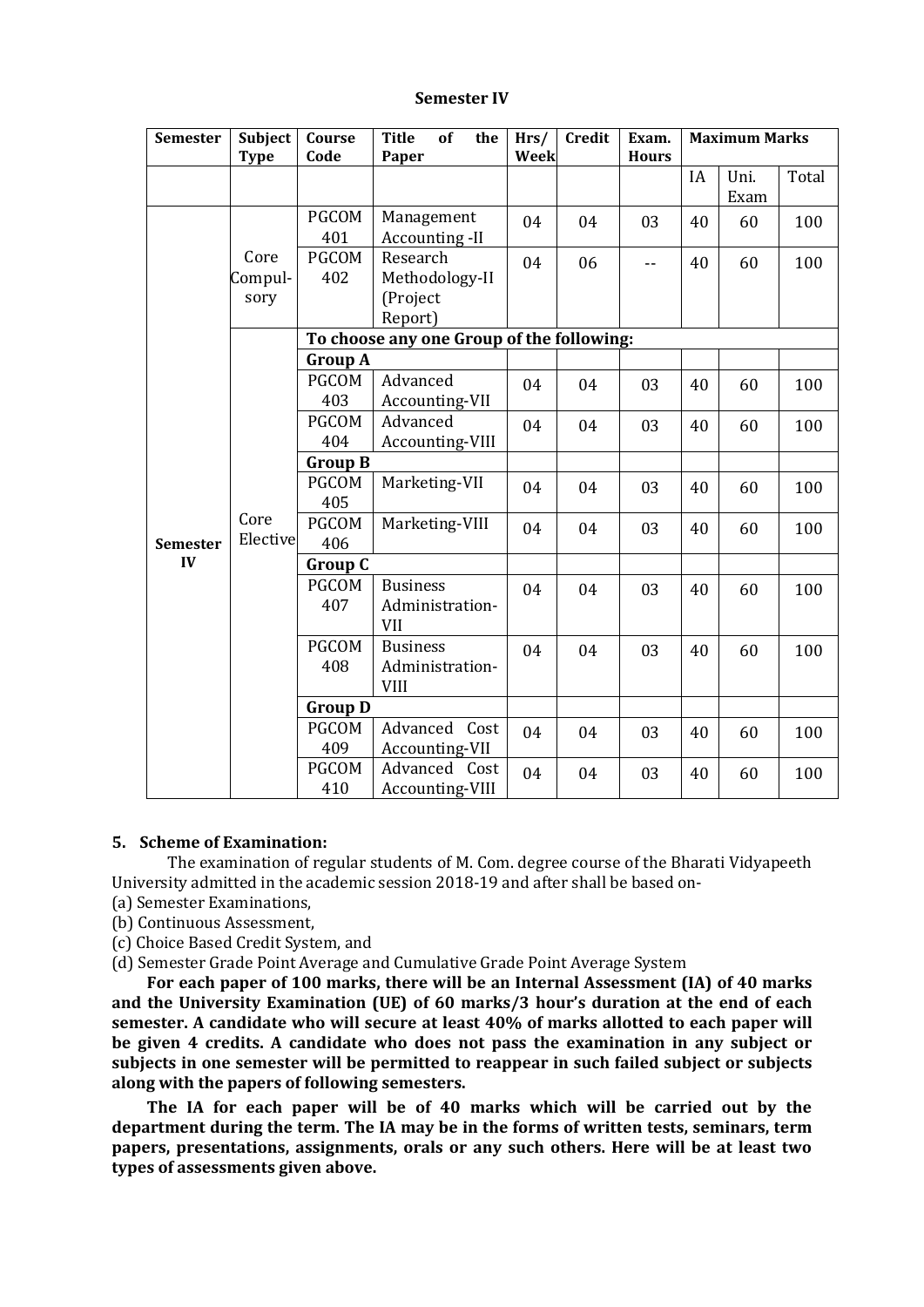**There shall be four semester examinations: first semester examination at the middle of the first academic year and the second semester examination at the end of the first academic year. Similarly, the third and fourth semester examinations shall be held at the middle and the end of the second academic year, respectively.** 

**The candidates shall be permitted to proceed from the first semester up to final semester irrespective of their failure in any of the semester examinations subject to the condition that the candidates should register for all the arrear subjects of earlier semesters along with current (subsequent) semester subjects**

**At the end of each semester, a cumulative grade point (CGPA) & also semester grade point average (SGPA) will be calculated as a weighted average of the GPI of all course in which the student has passed till that semester.**

#### **6. Research Project Work:**

There will be a Research Project to be prepared by a student during the fourth semester. The objective of the project work is to introduce students to research methodology in the subject and prepare them for pursuing research in theoretical or experimental or computational areas of the subject. The project work is to be undertaken under guidance of a teacher allotted to a student by the department. Division of Marks

| DIVISIOII OI MALKS                                        |          |
|-----------------------------------------------------------|----------|
| Synopsis with working bibliography (Internal Assessment): | 40 Marks |
| A full Project Report (Minimum 50-80 pages):              | 40 Marks |
| Viva Voce:                                                | 20 Marks |
|                                                           |          |

As the Research Project is based on the self-study done by the candidate and evaluated for 100 marks altogether, 6 credits will be awarded to a successful candidate in this subject. The project may be evaluated by two examiners ne internal and one external, selected from the panel of PG examiners of the University. The viva voce must be conducted by the teachers selected out of the panel of PG examiners maintained by the University.

**The candidate has to submit the project 15 days before the commencement of the fourth semester university examination. The project report shall be type-written and submitted in duplicate. A candidate who fails to submit the project may resubmit the same in the subsequent semester examination for evaluation. The project work activities must be duly supported by documentary evidence to be endorsed by the Head or Guide.**

#### 7. Standard of Passing:

**A candidate shall be declared to have passed in the paper provided he/she has secured minimum GP of 4.5 in the UE and a GPA of 4.0 in aggregate of UE and IA taken together.**

#### **8. Classification of Successful Candidates:**

Candidates who secured not less than 60% of aggregate marks (IA+UE) in the whole examination shall be declared to have passed the examination in the first class. All other successful candidates shall be declared to have passed in second class. Candidates who obtain 70% of the marks in the aggregate (IA+UE) shall be deemed to have passed the examination in first class with distinction.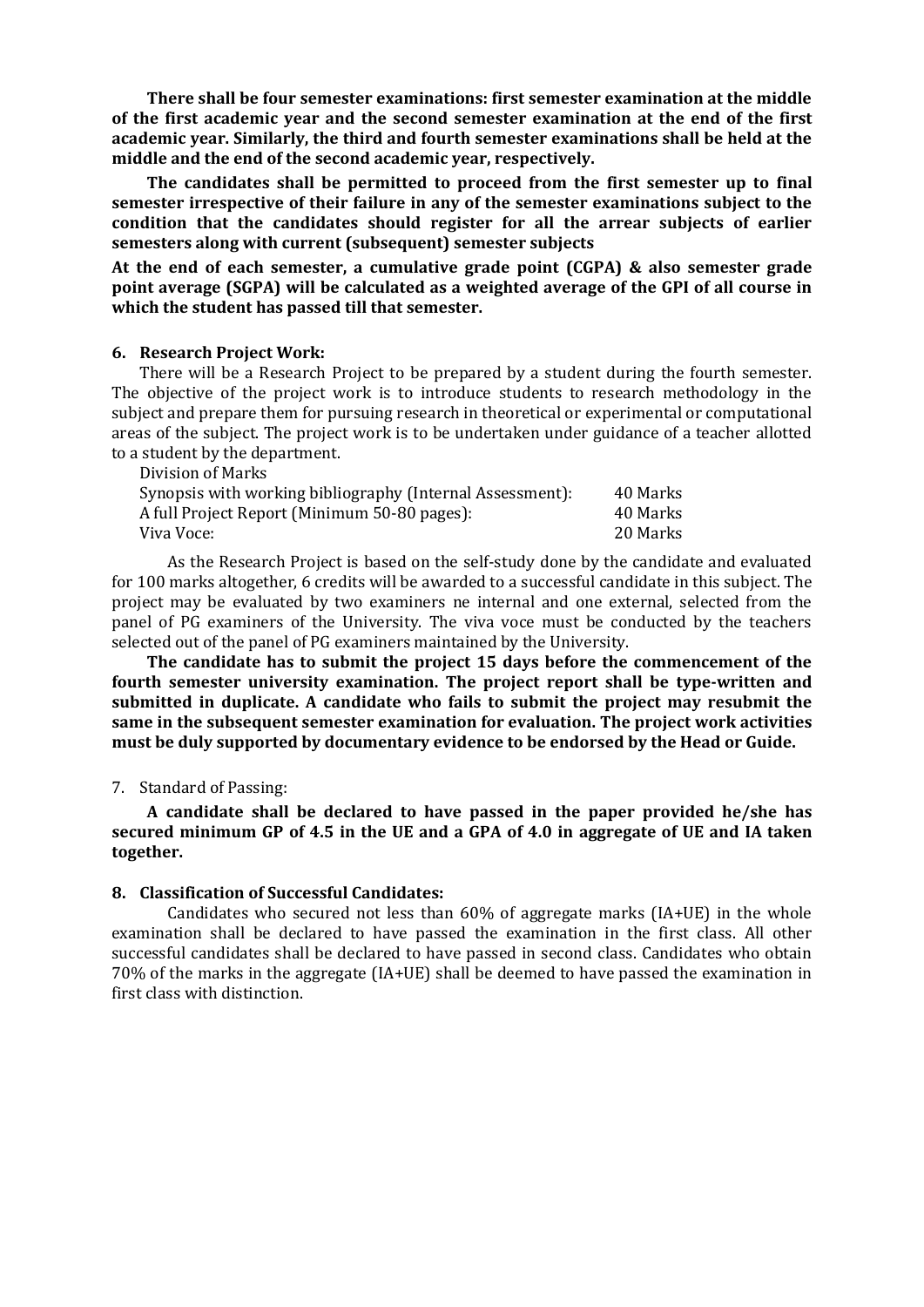A student who passes in all the courses will be declared to have passed the M. Com. Degree with the following honours.

> CGPA in [4.00, 4.99] -- Pass Class CGPA in [5.00, 5.49] -- Second Class CGPA in [5.50, 5.99] -- Higher Second Class CGPA in [6.00, 7.99] -- First Class CGPA in [8.00, 10.00] -- First Class with Distinction

#### **9. Scheme of Credits:**

Sixty (60) hours of teaching will lead to four credits (which mean four hours per week teaching in one semester) and long term paper as well as presentation will carry one credit each.

#### **10. Medium of Instruction:**

The medium of instruction and examination shall be in English. However, students can write their papers in Marathi also.

#### **11. Extra Credits:**

Regular students can also opt for extra credits if the departmental committee agrees. A student must at the commencement of the semester communicate which extra credits he/she is going to opt. A student can enroll for extra credits over and above the total 100 credits prescribed for the course by attending and appearing for the examination of the opted extra credits. However, in such case grades of the extra credit will not be counted for arriving at GPA.

The extra credit course can be selected from within the institute or any other faculties of Bharati Vidyapeeth University offering courses for Faculty of Arts, Social Sciences and Commerce or Faculty of Science, which will be declared at the commencement of session. Such extra credits will be mentioned separately in the grade sheet.

#### **12. Grade Points Scheme:**

**The term grading system indicates a 10-point scale of evaluation of the performances of students in terms of marks obtained in the Internal and External Examination, grade points and letter grade. The total performance within a semester and continuous performance starting from the first semester are indicated respectively by Grade Point Average (GPA) and Cumulative Grade Point Average (CGPA). Candidates who pass all the examinations prescribed for the course in the first appearance itself alone are eligible for Ranking.**

The 10-point scale would be used to convert marks out of 100 to grades and grade points according to the following table:

| <b>Marks as Percentage</b> | Grade | <b>Grade Point</b> |
|----------------------------|-------|--------------------|
| [75.0, 100]                |       | 10.0               |
| [70.0, 74.9]               | A+    | 9.0                |
| [65.0, 69.9]               | А     | 8.0                |
| [60.0, 64.9]               | $B+$  | 7.0                |
| [55.0, 59.9]               | B     | 6.0                |
| [50.0, 54.9]               | C+    | 5.5                |
| [45.0, 49.9]               | C     | 5.0                |
| [40.0, 44.9]               | D     | 4.5                |
| [00.0, 39.9]               |       | 0.0                |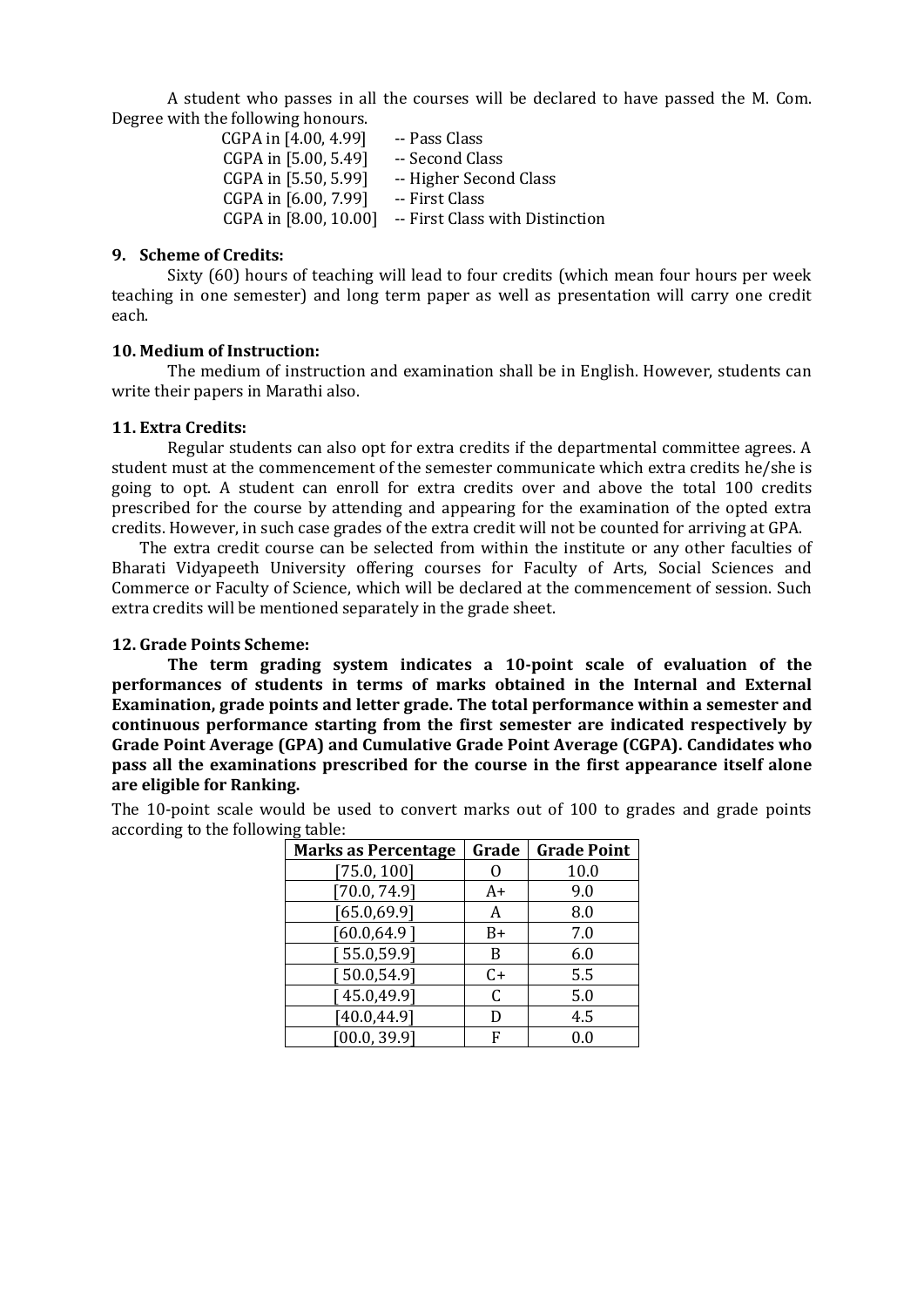### **13. Structure of Transcript:**

At the end of each semester, student will be given a transcript showing the performance and result in each course. The transcript shows, for each course the title of the course, credit values, grade in UE, grade in IA, grade point index, result as pass or fail. Also, the semester grade point average (SGPA) and cumulative grade point average (CGPA) will be shown. Further, the equivalent percentage of marks corresponding to SGPA and CGPA will be shown. The formula to convert SGPA or CGPA to equivalent percentage is given by:

10 x CGPA if CGPA/SGPA is in [4.00, 6.00] Equivalent percentage marks =  $\prec$  05 x CGPA + 30 if CGPA/SGPA is in [6.00, 9.00] 25x CGPA – 150 if CGPA/SGPA is in [9.00, 10.00]

The above formula computes to the following table:

| Range in % of Marks | <b>Range of CGPA</b> | <b>Letter Grade</b> | <b>Division</b>            |  |
|---------------------|----------------------|---------------------|----------------------------|--|
| [75.0, 100]         | [9.00, 10.00]        |                     | <b>First Class</b>         |  |
| [70.0, 74.9]        | [8.00, 8.99]         | A+                  | with Distinction           |  |
| [65.0, 67.9]        | [7.00, 7.99]         | A                   | <b>First Class</b>         |  |
| [60.0, 64.9]        | [6.00, 6.99]         | $B+$                |                            |  |
| 55.0,59.9]          | [5.50, 5.99]         | B                   | <b>Higher Second Class</b> |  |
| 50.0,54.9           | [5.00, 5.49]         | $C+$                | <b>Second Class</b>        |  |
| 45.0,49.9]          | [4.50, 4.99]         |                     |                            |  |
| [40.0, 44.9]        | [4.00, 4.49]         | D                   | Pass Class                 |  |
| [00.0, 39.9]        | [0.00, 3.99]         | F                   | Fail                       |  |

Thus, the percentage of marks can be obtained by using the following table:

| <b>CGPA</b> | % of Marks | <b>CGPA</b> | % of Marks | <b>CGPA</b> | % of Marks | <b>CGPA</b> | % of Marks |
|-------------|------------|-------------|------------|-------------|------------|-------------|------------|
| 4.0         | 40.0       | 5.5         | 55.0       | 7.0         | 65.0       | 8.5         | 72.5       |
| 4.1         | 41.0       | 5.6         | 56.0       | 7.1         | 65.5       | 8.6         | 73.0       |
| 4.2         | 42.0       | 5.7         | 57.0       | 7.2         | 66.0       | 8.7         | 73.5       |
| 4.3         | 43.0       | 5.8         | 58.0       | 7.3         | 66.5       | 8.8         | 74.0       |
| 4.4         | 44.0       | 5.9         | 59.0       | 7.4         | 67.0       | 8.9         | 74.5       |
| 4.5         | 45.0       | 6.0         | 60.0       | 7.5         | 67.5       | 9.0         | 75.0       |
| 4.6         | 46.0       | 6.1         | 60.5       | 7.6         | 68.0       | 9.1         | 77.5       |
| 4.7         | 47.0       | 6.2         | 61.0       | 7.7         | 68.5       | 9.2         | 80.0       |
| 4.8         | 48.0       | 6.3         | 61.5       | 7.8         | 69.0       | 9.3         | 82.5       |
| 4.9         | 49.0       | 6.4         | 62.0       | 7.9         | 69.5       | 9.4         | 85.0       |
| 5.0         | 50.0       | 6.5         | 62.5       | 8.0         | 70.0       | 9.5         | 87.5       |
| 5.1         | 51.0       | 6.6         | 63.0       | 8.1         | 70.5       | 9.6         | 90.0       |
| 5.2         | 52.0       | 6.7         | 63.5       | 8.2         | 71.0       | 9.7         | 92.5       |
| 5.3         | 53.0       | 6.8         | 64.0       | 8.3         | 71.5       | 9.8         | 95.0       |
| 5.4         | 54.0       | 6.9         | 64.5       | 8.4         | 72.0       | 9.9         | 97.5       |
|             |            |             |            |             |            | 10.0        | 100.0      |

### **GRACING:**

The gracing shall be done as per existing rules of the University.

### **VERIFICATION AND REVALUATION:**

There is provision for verification and revaluation of the result. A student can apply for the verification and revaluation of the result within the two weeks from the declaration of the results with the prescribed fee. The verification and revaluation shall be done as per the existing rules of the University.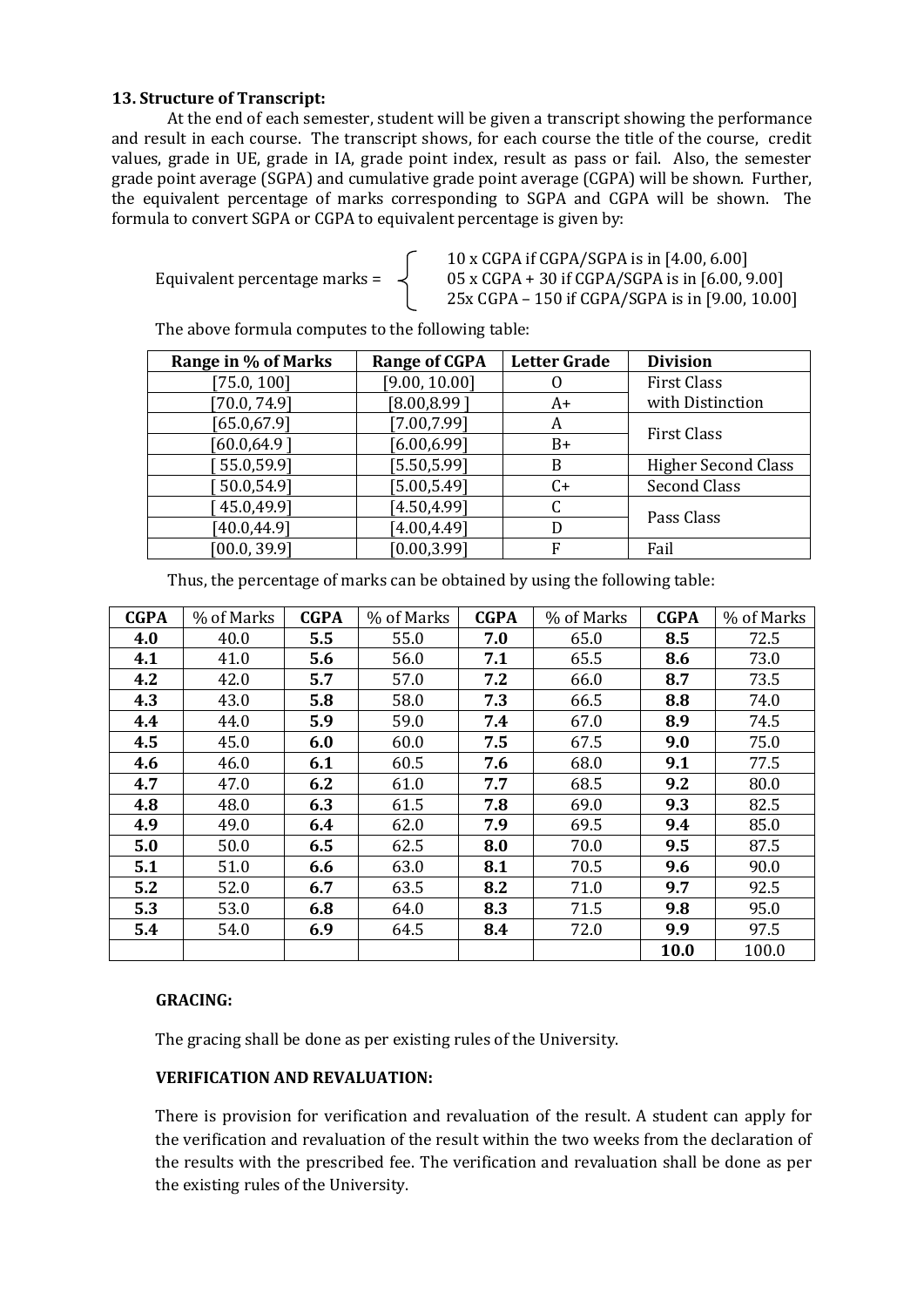### **FORMAT OF THE TRANSCRIPT:**

The student will be given a transcript indicating his/her performance at the end of every semester examination. The transcript shall be given as per the following table along with other necessary details:

|                                                                                            |                                                                       |         |             | University |            | Internal    |                      |        |
|--------------------------------------------------------------------------------------------|-----------------------------------------------------------------------|---------|-------------|------------|------------|-------------|----------------------|--------|
| Course                                                                                     |                                                                       | No. of  | Examination |            | Assessment |             | Grade                |        |
| No.                                                                                        | Course Name                                                           | Credits |             |            |            |             | Point                | Result |
|                                                                                            |                                                                       |         | Grade       | Grade      | Grade      | Grade       | Average              |        |
|                                                                                            |                                                                       |         |             | Point      |            | Point       |                      |        |
| 1                                                                                          |                                                                       |         |             |            |            |             |                      |        |
|                                                                                            |                                                                       |         |             |            |            |             |                      |        |
| 2                                                                                          |                                                                       |         |             |            |            |             |                      |        |
|                                                                                            |                                                                       |         |             |            |            |             |                      |        |
| 3                                                                                          |                                                                       |         |             |            |            |             |                      |        |
| $\overline{4}$                                                                             |                                                                       |         |             |            |            |             |                      |        |
| 5                                                                                          |                                                                       |         |             |            |            |             |                      |        |
|                                                                                            |                                                                       |         |             |            |            |             |                      |        |
| 6                                                                                          |                                                                       |         |             |            |            |             |                      |        |
|                                                                                            |                                                                       |         |             |            |            |             |                      |        |
| <b>Total Cumulative Credits Completed</b>                                                  |                                                                       |         | <b>SGPA</b> |            |            | <b>CGPA</b> | Equivalent Marks (%) |        |
|                                                                                            |                                                                       |         |             |            |            |             |                      |        |
| Note: GPA is calculated by adding the UE marks out of 60 and IA marks out of 40. The total |                                                                       |         |             |            |            |             |                      |        |
|                                                                                            | marks out of 100 are converted to Grade Point, which will be the GPA. |         |             |            |            |             |                      |        |
|                                                                                            |                                                                       |         |             |            |            |             |                      |        |

### **GRADE/CLASS IMPROVEMENT:**

The rules regarding the improvement of the Grade/Class of M.Com. Course will be as per notification of Bharati Vidyapeeth University which is as follows:

1. The candidate who has passed UG and PG degree examinations of this university with the final grade/class as shown in column no. 1 and who desires to improve the grade/class as shown in column no. 2 below will be permitted at his/her option to appear for the same examination without being required to keep any terms.

| Column no. 1                              | Column no. 2                                    |
|-------------------------------------------|-------------------------------------------------|
| Final grade: 'C' or 'B' or 'B+' or 'A' or | $B'$ or $B'$ or $A'$ or $A'$ or $B'$            |
| 'A+' as the case may be                   | as the case may be                              |
| 0R                                        | 0 <sub>R</sub>                                  |
| Final class: 'Pass Class' or 'Second      | 'Second Class' or 'Higher Second Class' or      |
| Class' or 'Higher Second Class' or        | 'First Class' or 'First Class with Distinction' |
| 'First Class' as the case may be          | as the case may be                              |